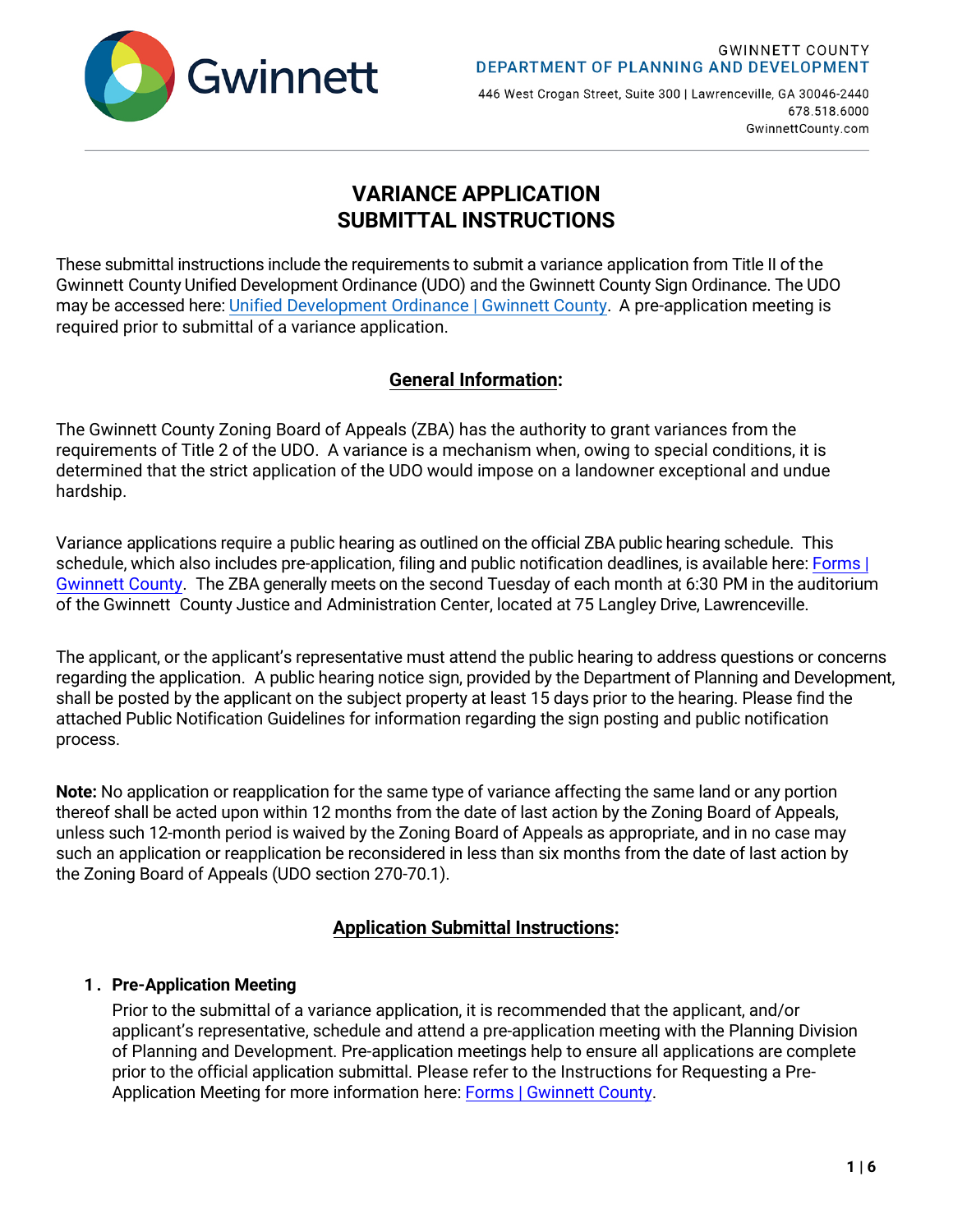## **2. Submit Application Package**

Complete applications shall be submitted electronically to P&D-PlanningZoning[@gwinnettcounty.com.](mailto:PlanningDivision@gwinnettcounty.com) Please refer to the submittal requirements below and the submittal checklist on the Variance Application Form.

#### **3. Application Fee**

Once the application has been received, the applicant will be emailed a confirmation. Next, an **Application Acceptance Form** will be sent to provide payment instructions and the next steps.

## **Application Submittal Requirements:**

The following items must be submitted with the variance application:

#### **1. Application Fee per Requested Variance:**

| \$150.00 (applicable to all variance types) |
|---------------------------------------------|
| \$350.00                                    |
| \$450.00                                    |
| \$700.00                                    |
|                                             |

Once the application has been accepted, the applicant will be emailed a confirmation, in addition to instructions for payment. Acceptable payment methods are cash, debit, or credit card (Visa, MasterCard, or Discover). Fees are also

payable via the Zoning, Inspections, and Permitting Records (ZIP) Portal:

<https://eddspermits.gwinnettcounty.com/CitizenAccess/Welcome.aspx>

(**Note:** Application Fees are not submitted until the application is officially accepted by the Department of Planning and Development. See below for additional details)

#### **2. Application Form:**

One copy of the completed application form must be submitted. If multiple variances are being requested, each variance must be listed. The application must be signed by the applicant and the property owner. Incomplete applications will not be accepted.

#### **3. Site Plan or Boundary Survey**:

Submit one (1) PDF copy of a boundary survey or scaled site plan. Please clearly indicate on the plan the subject and location of the requested variance. At a minimum, plans shall show the following:

- Property address;
- **Boundary lines of the lot, giving distances to the nearest one-tenth of a foot;**
- **Location of existing and proposed buildings;**
- **Location of the development subject to this variance application;**
- **Location and names of all abutting streets or other rights-of-way;**
- Minimum required front, side, and rear building setback lines with dimensions, and notation of the existing zoning on the property;
- All easements, public water, sewer, or storm drainage facilities traversing or located on the property;
- Limits of the 100-year floodplain and any applicable buffers or special building setback lines;
- All other applicable requirements of Title 2 of this UDO or conditions of zoning approval; and
- **Additional exhibits as may be required.**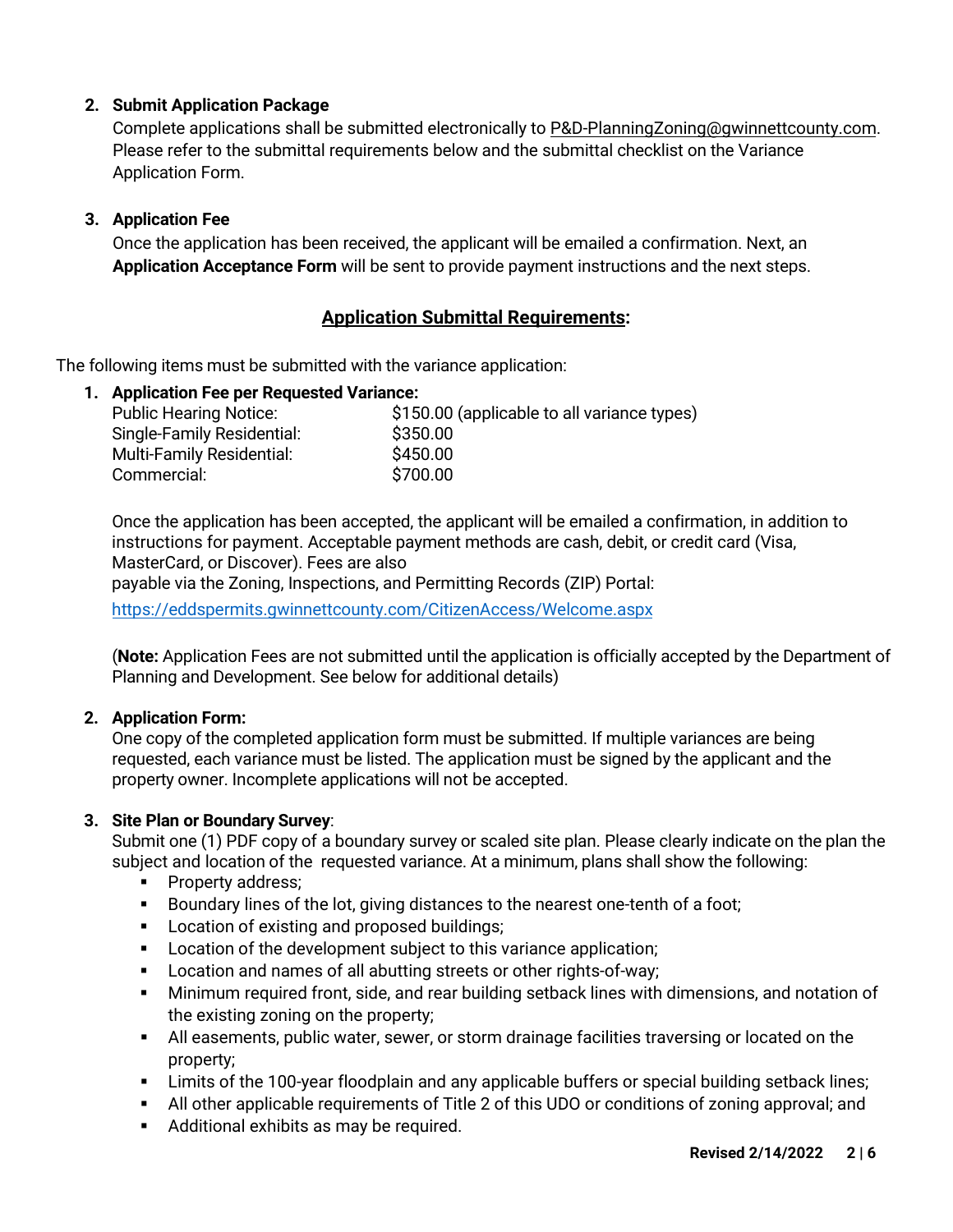#### **4. Legal Description:** metes and bounds (*on separate document*)

#### **5. Letter of Intent:**

Provide a Letter of Intent which includes:

- a. A description of the variance requested including the related code section;
- b. Reason for the requested variance;
- c. A statement explaining how the requested variance is consistent with the intent of the UDO; and
- d. A statement of hardship imposed on the applicant by the UDO.
- **6. Standards for Granting Variances:** Complete the Standards for Granting Variances Form.
- **7. Additional Documentation:** Submit any additional information related to the application (photos, elevations/renderings, etc.), if necessary and/or requested by the Department of Planning and Development.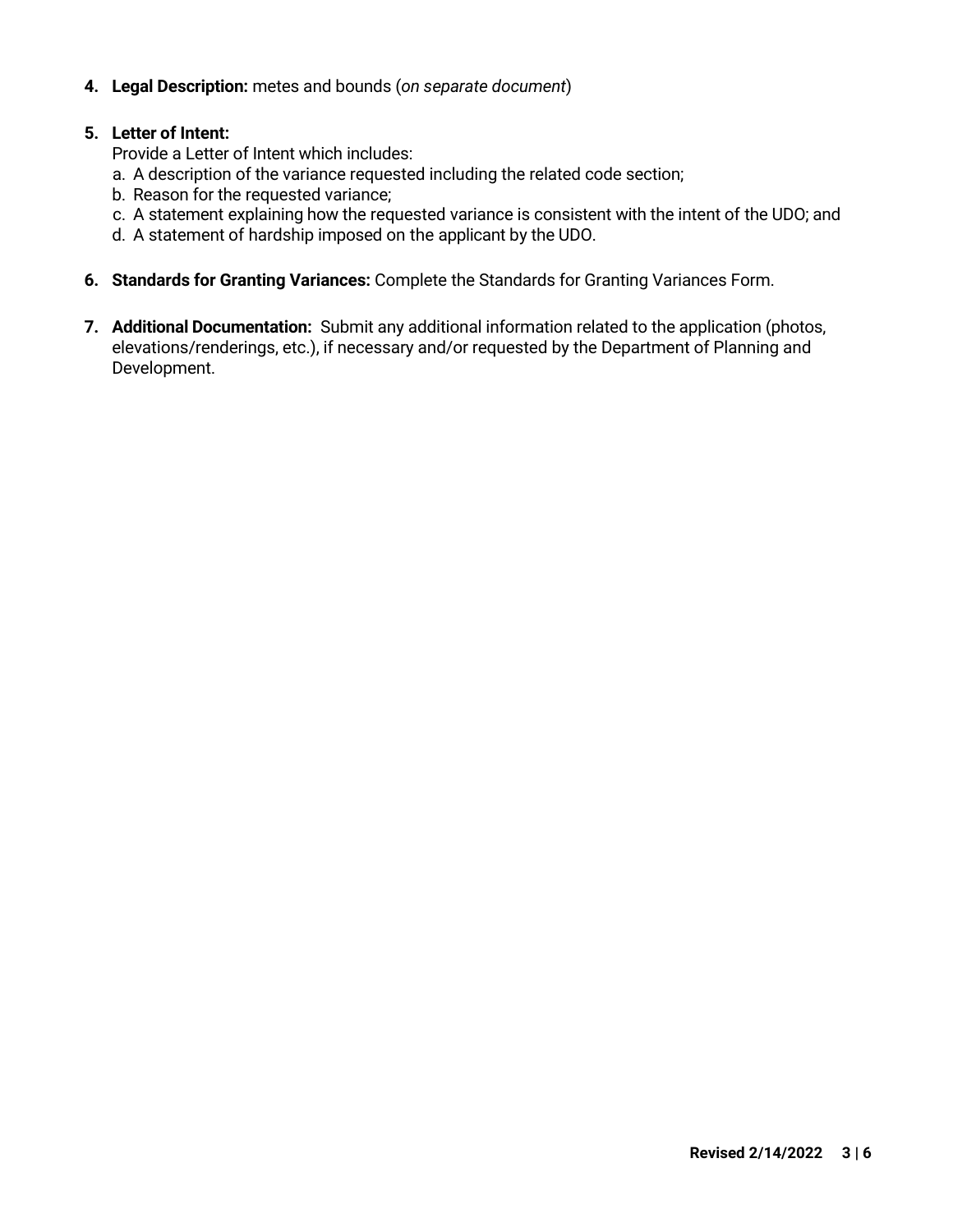

446 West Crogan Street, Suite 300 | Lawrenceville, GA 30046-2440 678.518.6000 GwinnettCounty.com

# **VARIANCE APPLICATION**

See the Variance Application Submittal Instructions for general information and directions related to submitting this application.

| Unified Development Ordinance (UDO) Code Section(s): \\esp \\esp \\esp \\esp \\esp \\esp \\esp \\esp \\esp \\e                                                                                                                |
|-------------------------------------------------------------------------------------------------------------------------------------------------------------------------------------------------------------------------------|
|                                                                                                                                                                                                                               |
|                                                                                                                                                                                                                               |
| Name: Name: Name: Name: Name: Name: Name: Name: Name: Name: Name: Name: Name: Name: Name: Name: Name: Name: Name: Name: Name: Name: Name: Name: Name: Name: Name: Name: Name: Name: Name: Name: Name: Name: Name: Name: Name: |
|                                                                                                                                                                                                                               |
|                                                                                                                                                                                                                               |
|                                                                                                                                                                                                                               |
|                                                                                                                                                                                                                               |
| Applicant is (check, if applicable): [ ] Property Owner [ ] Owner's Agent                                                                                                                                                     |
| <b>Property Owner Information</b> (if property owner is not the applicant):                                                                                                                                                   |
|                                                                                                                                                                                                                               |
|                                                                                                                                                                                                                               |
|                                                                                                                                                                                                                               |
| Property Owner Signature: 2008                                                                                                                                                                                                |
| Name of Property Owner: 2008                                                                                                                                                                                                  |
|                                                                                                                                                                                                                               |
|                                                                                                                                                                                                                               |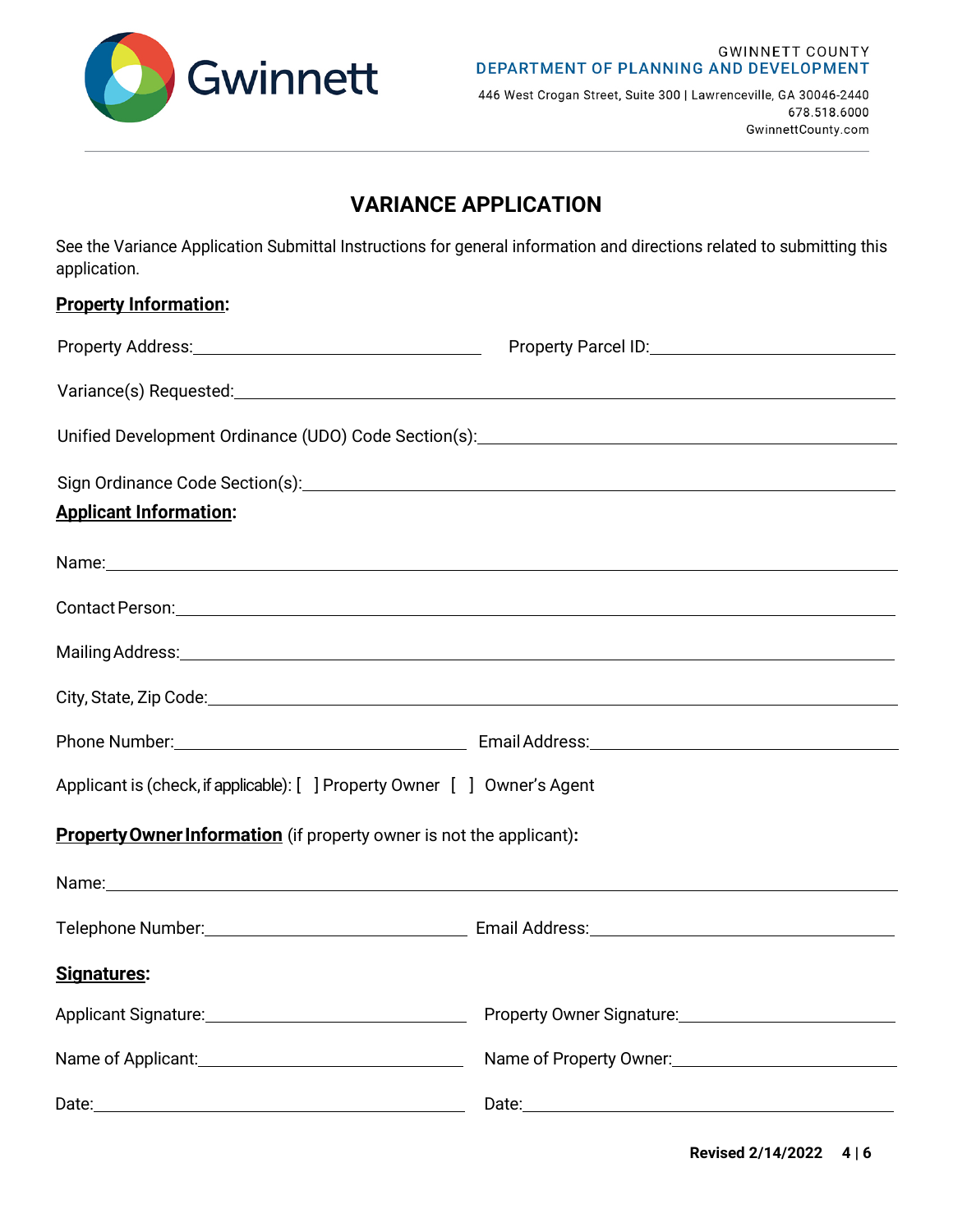### **Standards for Granting Variances:**

Responses to the following criteria must be submitted for each variance requested (attach additional sheets as needed). According to the Unified Development Ordinance (UDO), a variance shall not be granted unless evidence is presented supporting conclusions that the variance meets each of the following criteria:

\_\_\_\_\_\_\_\_\_\_\_\_\_\_\_\_\_\_\_\_\_\_\_\_\_\_\_\_\_\_\_\_\_\_\_\_\_\_\_\_\_\_\_\_\_\_\_\_\_\_\_\_\_\_\_\_\_\_\_\_\_\_\_\_\_\_\_\_\_\_\_\_\_\_\_\_\_\_\_\_\_\_\_\_\_\_\_\_\_\_\_\_\_\_\_\_\_\_\_\_\_\_\_\_\_\_\_ \_\_\_\_\_\_\_\_\_\_\_\_\_\_\_\_\_\_\_\_\_\_\_\_\_\_\_\_\_\_\_\_\_\_\_\_\_\_\_\_\_\_\_\_\_\_\_\_\_\_\_\_\_\_\_\_\_\_\_\_\_\_\_\_\_\_\_\_\_\_\_\_\_\_\_\_\_\_\_\_\_\_\_\_\_\_\_\_\_\_\_\_\_\_\_\_\_\_\_\_\_\_\_\_\_\_\_

\_\_\_\_\_\_\_\_\_\_\_\_\_\_\_\_\_\_\_\_\_\_\_\_\_\_\_\_\_\_\_\_\_\_\_\_\_\_\_\_\_\_\_\_\_\_\_\_\_\_\_\_\_\_\_\_\_\_\_\_\_\_\_\_\_\_\_\_\_\_\_\_\_\_\_\_\_\_\_\_\_\_\_\_\_\_\_\_\_\_\_\_\_\_\_\_\_\_\_\_\_\_\_\_\_\_\_ \_\_\_\_\_\_\_\_\_\_\_\_\_\_\_\_\_\_\_\_\_\_\_\_\_\_\_\_\_\_\_\_\_\_\_\_\_\_\_\_\_\_\_\_\_\_\_\_\_\_\_\_\_\_\_\_\_\_\_\_\_\_\_\_\_\_\_\_\_\_\_\_\_\_\_\_\_\_\_\_\_\_\_\_\_\_\_\_\_\_\_\_\_\_\_\_\_\_\_\_\_\_\_\_\_\_\_

\_\_\_\_\_\_\_\_\_\_\_\_\_\_\_\_\_\_\_\_\_\_\_\_\_\_\_\_\_\_\_\_\_\_\_\_\_\_\_\_\_\_\_\_\_\_\_\_\_\_\_\_\_\_\_\_\_\_\_\_\_\_\_\_\_\_\_\_\_\_\_\_\_\_\_\_\_\_\_\_\_\_\_\_\_\_\_\_\_\_\_\_\_\_\_\_\_\_\_\_\_\_\_\_\_\_\_ \_\_\_\_\_\_\_\_\_\_\_\_\_\_\_\_\_\_\_\_\_\_\_\_\_\_\_\_\_\_\_\_\_\_\_\_\_\_\_\_\_\_\_\_\_\_\_\_\_\_\_\_\_\_\_\_\_\_\_\_\_\_\_\_\_\_\_\_\_\_\_\_\_\_\_\_\_\_\_\_\_\_\_\_\_\_\_\_\_\_\_\_\_\_\_\_\_\_\_\_\_\_\_\_\_\_\_

\_\_\_\_\_\_\_\_\_\_\_\_\_\_\_\_\_\_\_\_\_\_\_\_\_\_\_\_\_\_\_\_\_\_\_\_\_\_\_\_\_\_\_\_\_\_\_\_\_\_\_\_\_\_\_\_\_\_\_\_\_\_\_\_\_\_\_\_\_\_\_\_\_\_\_\_\_\_\_\_\_\_\_\_\_\_\_\_\_\_\_\_\_\_\_\_\_\_\_\_\_\_\_\_\_\_\_ \_\_\_\_\_\_\_\_\_\_\_\_\_\_\_\_\_\_\_\_\_\_\_\_\_\_\_\_\_\_\_\_\_\_\_\_\_\_\_\_\_\_\_\_\_\_\_\_\_\_\_\_\_\_\_\_\_\_\_\_\_\_\_\_\_\_\_\_\_\_\_\_\_\_\_\_\_\_\_\_\_\_\_\_\_\_\_\_\_\_\_\_\_\_\_\_\_\_\_\_\_\_\_\_\_\_\_

- a. Does the request arise from a condition that is unique and peculiar to the land, structures, and buildings involved? Please explain: \_\_\_\_\_\_\_\_\_\_\_\_\_\_\_\_\_\_\_\_\_\_\_\_\_\_\_\_\_\_\_\_\_\_\_\_\_\_\_\_\_\_\_\_\_\_\_\_\_\_\_\_\_\_\_\_\_\_\_\_\_\_\_\_\_\_\_\_\_\_\_\_\_\_\_\_\_\_\_\_\_\_
- b. Is the request necessary because the particular physical surroundings, the size, shape or topographical condition of the specific property involved result in an unnecessary hardship for the owner, lessee, or occupants; as distinguished from a mere inconvenience, if the provisions of Title 2 of the UDO are literally enforced? Please explain: \_\_\_\_\_\_\_\_\_\_\_\_\_\_\_\_\_\_\_\_\_\_\_\_\_\_\_\_\_\_\_\_\_\_\_\_\_\_\_\_\_\_\_\_\_\_\_\_\_\_\_\_\_\_\_\_\_\_\_\_\_\_\_\_\_\_\_\_\_\_\_\_\_\_\_\_\_\_\_\_\_
- c. Is the condition requiring the requested relief not ordinarily found in properties of the same zoning district as the subject property? Please explain: \_\_\_\_\_\_\_\_\_\_\_\_\_\_\_\_\_\_\_\_\_\_\_\_\_\_\_\_\_\_\_\_\_\_\_\_\_\_\_\_\_\_\_\_\_\_\_\_\_\_\_\_\_\_\_\_\_\_\_\_\_\_\_\_\_\_\_\_\_\_
- d. Is the request a result of conditions created by the regulations of Title 2 of the UDO and not by an action or actions of the property owner or the applicant? Please explain: \_\_\_\_\_\_\_\_\_\_\_\_\_\_\_\_\_\_\_\_\_\_\_\_\_\_\_\_\_\_\_\_\_\_\_\_\_\_\_\_\_\_\_\_\_
- e. Would granting the variance impair or injure other property or improvements in the neighborhood in which the subject property is located, or impair an adequate supply of light or air to adjacent property, substantially increase the congestion in the public streets, increase the danger of fire, create a hazard to air navigation, endanger the public safety, or substantially diminish or impair property values within the neighborhood? Please explain: \_\_\_\_\_\_\_\_\_\_\_\_\_\_\_\_\_\_\_\_\_\_\_\_\_\_\_\_\_\_\_\_\_\_\_\_\_\_\_\_\_\_\_\_\_\_\_\_\_\_\_\_\_\_\_\_\_\_\_\_\_\_\_\_\_\_\_\_\_\_\_\_\_\_\_\_\_\_\_\_\_\_\_\_\_\_\_\_\_\_\_

\_\_\_\_\_\_\_\_\_\_\_\_\_\_\_\_\_\_\_\_\_\_\_\_\_\_\_\_\_\_\_\_\_\_\_\_\_\_\_\_\_\_\_\_\_\_\_\_\_\_\_\_\_\_\_\_\_\_\_\_\_\_\_\_\_\_\_\_\_\_\_\_\_\_\_\_\_\_\_\_\_\_\_\_\_\_\_\_\_\_\_\_\_\_\_\_\_\_\_\_\_\_\_\_\_\_\_ \_\_\_\_\_\_\_\_\_\_\_\_\_\_\_\_\_\_\_\_\_\_\_\_\_\_\_\_\_\_\_\_\_\_\_\_\_\_\_\_\_\_\_\_\_\_\_\_\_\_\_\_\_\_\_\_\_\_\_\_\_\_\_\_\_\_\_\_\_\_\_\_\_\_\_\_\_\_\_\_\_\_\_\_\_\_\_\_\_\_\_\_\_\_\_\_\_\_\_\_\_\_\_\_\_\_\_

\_\_\_\_\_\_\_\_\_\_\_\_\_\_\_\_\_\_\_\_\_\_\_\_\_\_\_\_\_\_\_\_\_\_\_\_\_\_\_\_\_\_\_\_\_\_\_\_\_\_\_\_\_\_\_\_\_\_\_\_\_\_\_\_\_\_\_\_\_\_\_\_\_\_\_\_\_\_\_\_\_\_\_\_\_\_\_\_\_\_\_\_\_\_\_\_\_\_\_\_\_\_\_\_\_\_\_ \_\_\_\_\_\_\_\_\_\_\_\_\_\_\_\_\_\_\_\_\_\_\_\_\_\_\_\_\_\_\_\_\_\_\_\_\_\_\_\_\_\_\_\_\_\_\_\_\_\_\_\_\_\_\_\_\_\_\_\_\_\_\_\_\_\_\_\_\_\_\_\_\_\_\_\_\_\_\_\_\_\_\_\_\_\_\_\_\_\_\_\_\_\_\_\_\_\_\_\_\_\_\_\_\_\_\_

\_\_\_\_\_\_\_\_\_\_\_\_\_\_\_\_\_\_\_\_\_\_\_\_\_\_\_\_\_\_\_\_\_\_\_\_\_\_\_\_\_\_\_\_\_\_\_\_\_\_\_\_\_\_\_\_\_\_\_\_\_\_\_\_\_\_\_\_\_\_\_\_\_\_\_\_\_\_\_\_\_\_\_\_\_\_\_\_\_\_\_\_\_\_\_\_\_\_\_\_\_\_\_\_\_\_\_ \_\_\_\_\_\_\_\_\_\_\_\_\_\_\_\_\_\_\_\_\_\_\_\_\_\_\_\_\_\_\_\_\_\_\_\_\_\_\_\_\_\_\_\_\_\_\_\_\_\_\_\_\_\_\_\_\_\_\_\_\_\_\_\_\_\_\_\_\_\_\_\_\_\_\_\_\_\_\_\_\_\_\_\_\_\_\_\_\_\_\_\_\_\_\_\_\_\_\_\_\_\_\_\_\_\_\_

- f. Is the variance requested the minimum variance that will make possible the reasonable use of the land, building, or structures? Please explain: \_\_\_\_\_\_\_\_\_\_\_\_\_\_\_\_\_\_\_\_\_\_\_\_\_\_\_\_\_\_\_\_\_\_\_\_\_\_\_\_\_\_\_\_\_\_\_\_\_\_\_\_\_\_\_\_\_\_\_\_\_\_\_\_\_\_\_\_\_
- g. Does the variance desired meet the general spirit and intent of Title 2 of the UDO and/or the purpose and intent of the Gwinnett County Unified Plan? Please explain: \_\_\_\_\_\_\_\_\_\_\_\_\_\_\_\_\_\_\_\_\_\_\_\_\_\_\_\_\_\_\_\_\_\_\_\_\_\_\_\_\_\_\_\_\_\_\_\_\_